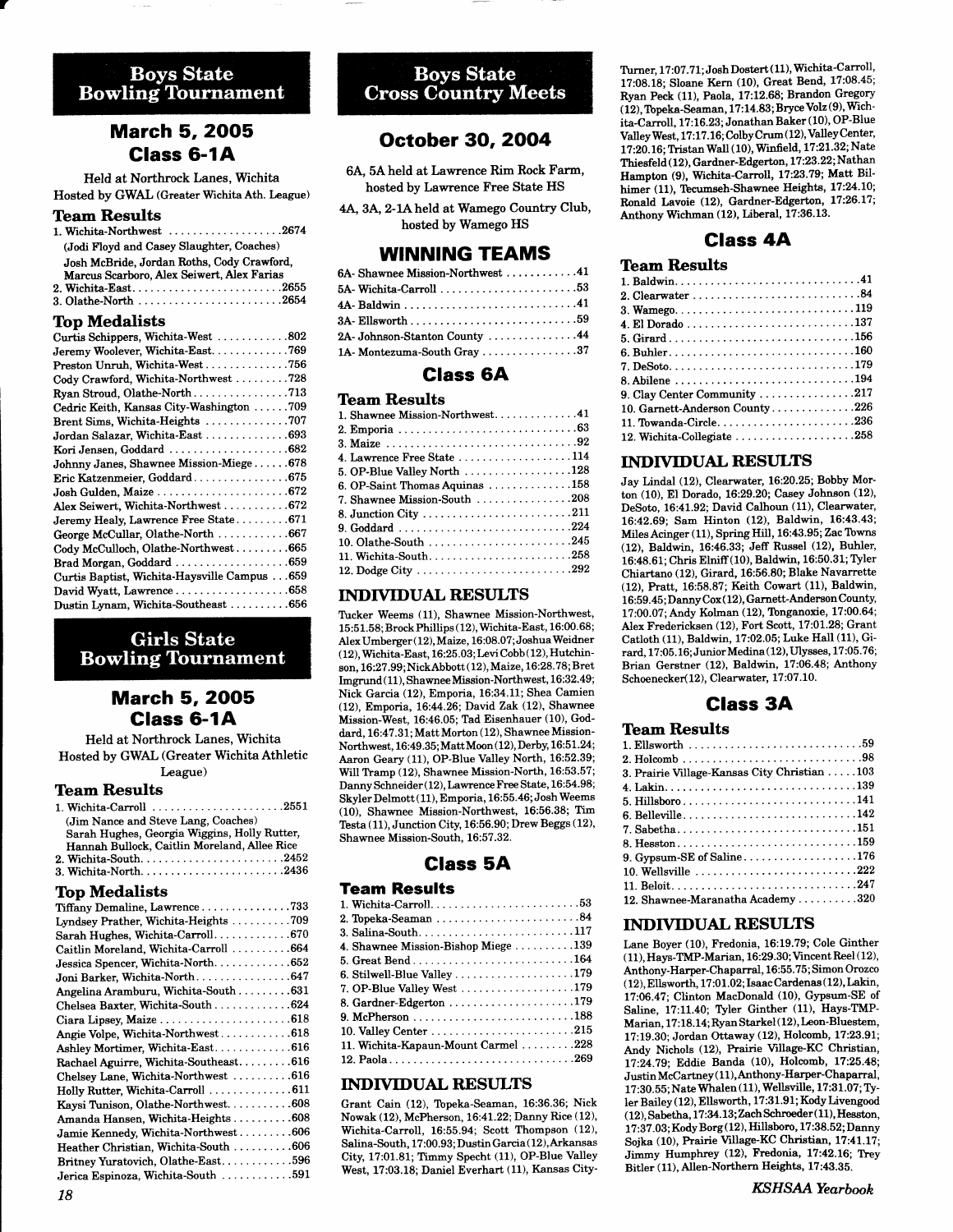# Glass 2A

#### Team Results

| 1. Johnson-Stanton County44              |
|------------------------------------------|
|                                          |
|                                          |
| 4. Burden-Central 130                    |
| 5. Salina-Sacred Heart 133               |
|                                          |
| 7. Blue Rapids-Valley Heights. 169       |
| 8. Winchester-Jefferson County North 201 |
| 9. Whitewater-Remington 222              |
| 10. Peabody-Burns224                     |
| 11. WaKeeney-Trego Community 228         |
| 12. Oberlin-Decatur Community295         |
|                                          |

#### INDTYIDUAL RESULTS

Calen Lucas (12), Johnson-Stanton County, 17:04.13; Chad Herrera (11), Deerfield, 17:08.30; Devon Krenzel ( 12), Leoti-Wichita County, 17:09.99;James Hataway (12), Johnson-Stanton County, 17:17.81; Andrew Falcon (10), Salina-Sacred Heart, 17:18.54; Drew Busenitz (10), Elbing-Berean Academy, 17:22.67; Dominik Osburn (12), Lyndon, 17:23.98; Andrew Topham (10), Peabody-Burns, 17:32.70; Michael Heigert (12), Alma-Wabaunsee, 17:35.83; Ben Tyson (12), Whitewater-Remington, 17:44.48; Nathan Long (11), Wathena, 17:49.13; Adam Hutchinson (12), Quinter, 17:52.56; Aaron Thiessen (12), Whitewater-Remington, 17:53.45; Nathan Jurey( 10), Oakley, 17:56.08; Jeff Hataway ( 12). Johnson-Stanton County, 17:57.56; Sam Kracht II (12), Blue Rapids-Valley Heights, 17:59.88; Brady Wiens (10), Meade, 18:01.23; Alex McWilliams (12). Burden-Central, 18:02.58; Lance Miller (11), Syracuse, 18:05.85; Seth Stiers (10), Holton-Jackson Heights, 18:06.34.

## Glass 1A

## Team Results

| 1. Montezuma-South Gray 37                                            |
|-----------------------------------------------------------------------|
| 2. Scandia-Pike Valley 47                                             |
|                                                                       |
|                                                                       |
|                                                                       |
| 6. Junction City-St. Xavier 120                                       |
|                                                                       |
|                                                                       |
| 9. Natoma135                                                          |
| 10. Langdon-Fairfield $\ldots \ldots \ldots \ldots \ldots \ldots 149$ |
| 11. Miltonvale184                                                     |
| 12. Stafford198                                                       |

#### INDTYIDUAL RESULTS

David Gibson (11), Randolph-Blue Valley, 17:13.05; Justin Garrard (12), Lost Springs-Centre, 17:19.84; Sean Jantz (10), Montezuma-South Gray, 17:35.43; Michael Loring (11), Scandia-Pike Valley, 17:39.94; JR Pruter (12), Natoma, 17:43.56; David Zeller (11), Olpe, 17:44.60; Levi Houston (10), TFibune-Greeley County, 17:46.34; Quincy Colstrom (12), Lebo,IT:47 .40; Dustin Reynolds (12), Scandia-Pike Valley, 17:51.41; Ian Silovsky (11), Junction City-St. Xavier, 17:51.90; Jonathan Collett (11), Brewster, 18:01.86; Chris Dickman (12), Grinnell, 18:02.56; Karman Selby (11), Brewster, 18:03.09; Tanner McNinch, (11), Ness City, 18:03.55;Alan Reed (12), Montezuma-South Gray, 18:03.89; Clyde Redger (9) Montezuma-South Gray, 18:11.06; Clint Bain (10), Ness City, 18:12.07; Eric Holderness (12), Montezuma-South Gray, 18:12.96; Cole Robertson (12), Tribune-Greeley County, 18:13.65; Ronnie Snyder (11), Lebo, 18:17.42.



## Octobet 30,2OO4

6A, 5A held at Lawrence Rim Rock Farm, hosted by Lawrence Free State HS

4A, 3A, 2-lAheld at Wamego Country Club, hosted by Wamego HS

#### WINNING TEAMS

| 6A-OP-Saint Thomas Aquinas 97     |  |
|-----------------------------------|--|
| 5A-Shawnee Mission-Bishop Miege72 |  |
|                                   |  |
|                                   |  |
|                                   |  |
|                                   |  |

## Glass 6A

#### Team Results

| 1. OP-Saint Thomas Aquinas 97   |
|---------------------------------|
|                                 |
| 3. Shawnee Mission-Northwest105 |
| 4. Shawnee Mission-South 106    |
|                                 |
| 6. Wichita-East141              |
| 7. Lawrence Free State 172      |
|                                 |
| 9. Lawrence 191                 |
|                                 |
|                                 |
|                                 |

#### INDIYIDUAL RESULTS

Laura Roxberg (9), OP-Blue Valley Northwest, 15:07.70; Jana Gwinn (12), OP-Blue Valley North, 15:12.57; Kristin Wolkey (12), Shawnee Mission-North, 15:23.97; Rebeka Stowe (9), Olathe-Northwest, 15:29.11; Alysha Valencia (11), Lawrence Free State, 15:34.48; Lauren Bonds (11), Hutchinson, 15:38.16; Layne Moore (10), Emporia, 15:38.73: Haley Beggs (9), Shawnee Mission-South, 15:39.40; Kelly Renfro (9), Lawrence, 15:41.64; Kristen Gillespie (9), Shawnee Mission-South, 15:44.12: Amanda Miller (10), Olathe-East, 15:46.94; Kelsey Witherspoon (10), Goddard, 15:49.36; Elizabeth Marsh (11), Wichita-East, 15:49.98; Alyssa Bellinder (11), OP-Saint Thomas Aquinas, 16:01.10; Nikki Knowles (12), Garden City, 16:05.73; Katie Coomer (10), OP-Saint Thomas Aquinas, 16:08.62; Megan Sornson (9), Maize, 16:09.33: Michaela Reynolds (9), Emporia, 16:12.61;Sarah Conrow ( 10), Topeka-Washburn Rural, 16 : 14.65 ; Ashli Kelso ( 11 ), Olathe-East, 16:16.77.

## Glass 5A

#### Team Results

| 1. Shawnee Mission-Bishop Miege 72                                 |
|--------------------------------------------------------------------|
|                                                                    |
| 3. Wichita-Kapaun-Mount Carmel 115                                 |
|                                                                    |
| 5. Shawnee-Mill Valley 132                                         |
|                                                                    |
| 7. Wichita-West 143                                                |
|                                                                    |
|                                                                    |
| 10. Stilwell-Blue Valley $\dots\dots\dots\dots\dots\dots\dots 227$ |
|                                                                    |
|                                                                    |

#### INDTYIDUAL RESULTS

 $Ellen Thompson (10), Winfield, 12:18.00; Kelsy Long$  $(10)$ , Shawnee Mission-Bishop Miege,  $12:21.75$ ;

Teall Culbertson (10), Arkansas City, 12:26.38; Kelsey O'Hara (9), Shawnee-Mill Valley, 12:26.89; Melissa Ortiz (12), Wichita-West, 12:29.94; Michelle Sumner (9), Liberal, 12:30.23; Kaitlyn Coen (11), Hays, 12:31.77; Devin Wiegers (9), Stilwell-Blue Valley, 12:32.83; Kristen Tremonti (10), Shawnee Mission-Bishop Miege, 12:35.45; Kara Wikndisch (10), OP-BIue Valley West, 12:36.23; Megan Gayer (11), Wichita-West, 12:37.29; Autumn Kidwell (10), Topeka-Seaman, 12:38.32; Chelsea Clanton (10), Great Bend, 12:38.70; Jill Nowak (9), McPherson, 12:38.97 ; Emily Dittemore ( 12), Wichita-Kapaun-Mount Carmel, 12:43.24; Angela Reed (10), Pittsburg, 12:43.60; Abby Searle (11), Wichita-Kapaun-Mount Carmel, 12:46.46; Hayley Charles (11), Hays, 12:49.24; Kayla Delzer (11), Wichita-Haysville Campus, 72:50.79; Ariele Brownfield (9), Topeka-Seaman, 12:54.62.

Class 4A

#### Team Results

| 1. Clay Center Community 70 |
|-----------------------------|
|                             |
|                             |
|                             |
|                             |
|                             |
|                             |
| 8. Wamego 167               |
|                             |
|                             |
|                             |
| 12. Topeka-Hayden 300       |

#### INDTYIDUAL RESULTS

Mallory Champa ( 12 ), Clearwater, 11 :34. 60 : Heather Garcia (9), Baldwin, 12:03.96;Amy Pierson ( 10), Clay Center Community, 12:13.23; Jessica Stephens (11), Colby, 12:13.84; Hali Mobley (10), Andale, 12:26.13; Brittney Graff (10), Eudora, 12:29.76; Sam Cheatham (12), Andover, 12:33.30; Gus Newmeyer (12), Clay Center Community, 12 :34.95; Anna Yost ( 11 ), Girard, 12:35.67 Jenna Mellen (10), Clearwater, 12:36.46; Kelsey Verhaeghe (10), Baldwin, 12:36.93; Jennifer Carlson (10), El Dorado, 12:39.05; Sarah Fogle (12), Concordia, 12:41.15;JordanUnruh ( 10 ), Clay Center Community, 12:41.99; Amanda Just (9), Andover, 12:44.12; Sarah Knorp ( 11), CIay Center Community, 1245.80; Courtney Taylor (9), Augusta, 12:46.39; Madison Shoemaker (9), Baldwin, 12:47.09; Annie VanAllen (12), Clearwater, \2:48.86; Lauren Pauls (9), Buhler, 12:50.04.

# Glass 3A

## Team Results

| 7. Prairie Village-Kansas City Christian 165 |
|----------------------------------------------|
| 8. Pomona210                                 |
|                                              |
|                                              |
| 11. Shawnee-Maranatha Academy 237            |
|                                              |

#### INDTYIDUAL RESULTS

Leah Thompson (10), Lyons, 12:34.76; Cory Christensen (9), Medicine Lodge, 12:40.52; Terra Keim (11), Holcomb, 12:41.99; Mary Loveland ( 10), Wichita-Independent, 12:56.67 :Amanda Zoglman (12), Garden Plain, 12:58.26; Katie Henry (9), Riley-Riley County, 12:58.88; Patricia Leal (11), Ellsworth, 12:59.32; Kelli Kopper (11), Cimarron, 13:00.97; Jylian Jaloma (9), Atchison-Maur Hill-Mount Academy, 13:07.19; Kayla South (10), Erie, 13:07.86; Hope Winkler (10), Sabetha,